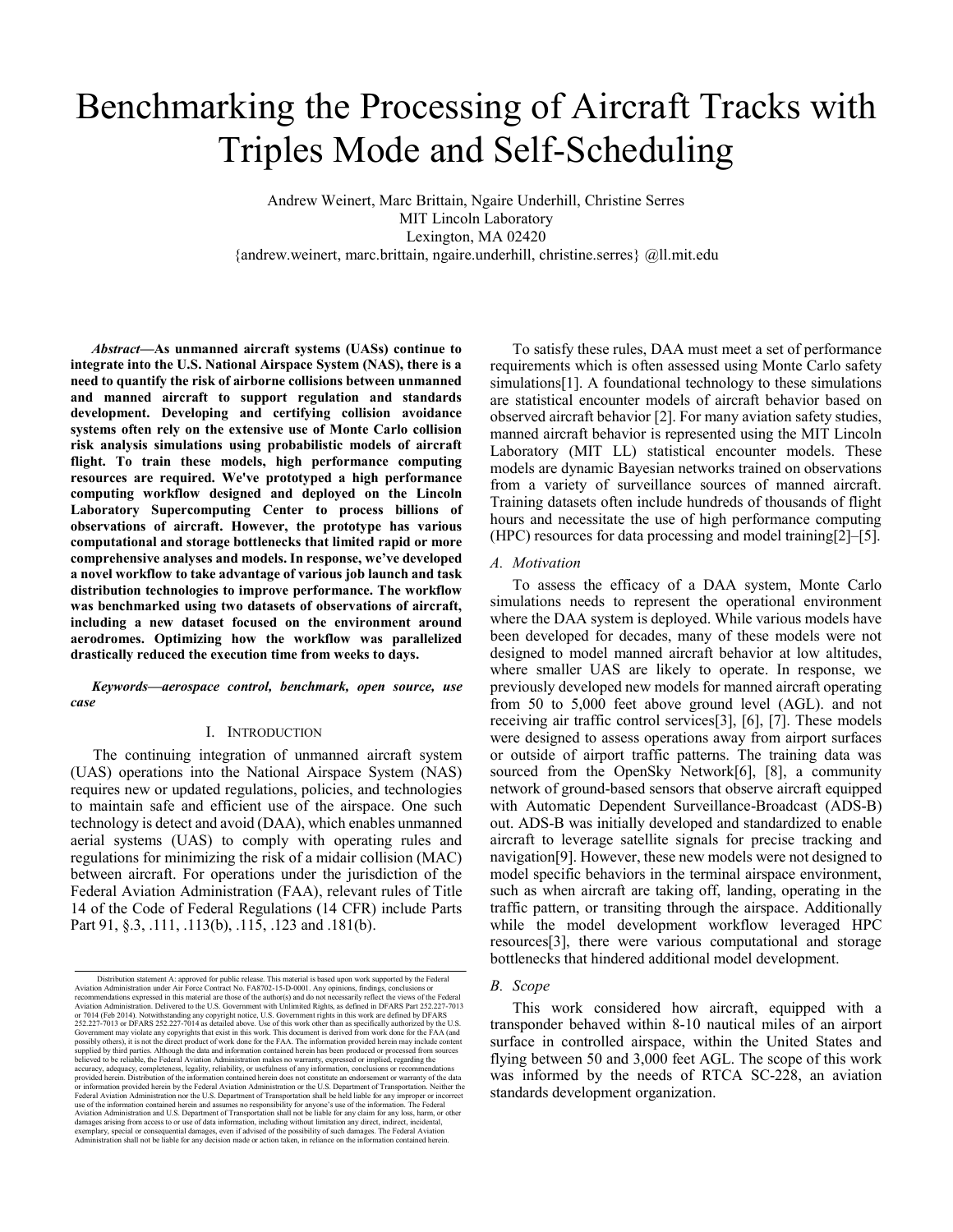# *C. Objectives and Contributions*

We focused on two objectives identified by the aviation community: (1) develop datasets of observed aircraft behavior and (2) efficiently processes these datasets to create training data for statistical models of manned aircraft behavior. In response, our primary contributions are the development of the required datasets and a novel workflow to enable efficient, scalable, and rapid processing of the data. The dataset contribution includes the development of a new dataset based on open source observations of aircraft operating in the terminal environment around aerodromes. These contributions and the output of the workflow are the inputs to the model training process, which is out of scope for this paper; please refer to other publications about model training[2], [4], [7]. An enabling technology for these improvements was the triples-mode job launch, a unique job launch mechanism developed at the Lincoln Laboratory Supercomputing Center (LLSC), which provides users with more flexibility to manage memory and threads[10].

#### II. STORAGE AND COMPUTE ARCHITECTURE

We first briefly overview the storage and compute infrastructure of the LLSC. The LLSC and its predecessors have been widely used to process aircraft tracks and support aviation research for more than a decade.

#### *A. Storage and Filesystem*

The LLSC HPC systems have two forms of storage: distributed and central. Distributed storage is comprised of the local storage on each of the compute nodes and this storage is typically used for running database applications. Central storage is implemented using the open-source Lustre parallel file system on a commercial storage array. Lustre provides high performance data access to all the compute nodes, while maintaining the appearance of a single filesystem to the user. The Lustre filesystem[11] is used in most of the largest supercomputers in the world. Specifically, the block size of Lustre is 1MB, thus any file created on the LLSC will take at least 1MB of space.

#### *B. Compute Infrastructure*

The processing described in this paper was conducted on the LLSC TX-Green HPC system. The system consists of a variety of hardware platforms, but we specifically developed, executed, and evaluated our software using Intel Xeon Phi 64-core nodes (xeon64c), each of which has 64 compute cores in a single processor socket laid out in a mesh configuration[12]. These nodes are allocated 3 GB for each job slot. This architecture has previously been benchmarked for a variety of notional use cases but not benchmarked specifically for an aviation use case.

# *C. Triples-Mode Overview*

LLSC users can employ triples-mode, a unique job launch mechanism developed at LLSC which provide users with more flexibility to manage memory and threads[10]. It provides fast resource allocation and job execution by aggregating compute tasks to be executed on the same compute node as a single scheduling task in an array job. It implements explicit process placement and affinity control (EPPAC). When scheduling, the job is assigned exclusive use of each of requested compute nodes; this assigned is referred to as the LLSC exclusive mode. Jobs can be batched or self-scheduled.

Compared to a traditional job launcher, triples-mode can improve performance due to increased flexibility to manage memory and threads. However, from an end-user perspective, triples-mode require more upfront job configuration and planning. Triples-mode is governed by three parameters: (1) number of requested compute nodes; (2) number of processes per node (NPPN); and (3) number of threads per process.

At the time of the benchmarking experiment, LLSC endusers were allocated a default of 4096 xeon64c cores, with each allocated 3 GB memory per slot. As of publication, the allocated default is now 8192 xeon64c cores. LLSC exclusive mode allocates cores by multiple the number of nodes by the slots per node. The slots per node are fixed to 64 for the xeon64c. Thus, due to exclusive mode allocation limits, the maximum number of requested compute nodes was 64 nodes. Also, the LLSC recommended NPPN to be 32 or less and a multiple of 8, due to xeon64c memory constraints. We fixed the number of threads per process, although this can be variable.

The requested compute nodes and allocated compute cores may not be equivalent. Specific to our use case, due to the potential large files, we requested 2 slots per job for a total of 6 GB per slot memory limit, which reduced our maximum potential compute cores to 2048. Due to exclusive mode, we couldn't request additional cores, as 2048 cores with 2 slots per core correspond to the maximum allocation of 4096 cores.

## *D. Distribution Rules and Self-Scheduling*

Parallelization was implemented using pMatlab[13] for parallel array programming and LLMapReduce[14], which can allocate tasks to parallel processes via block or cyclic distribution. Previous research[3] used the LLSC default of block distribution which distributes equal sized blocks of consecutive tasks. For example, if there are two processes and four tasks, processes #1 would be allocated tasks 1-2 and processes #2 would be responsible for tasks 3-4. Cyclic distribution allocates tasks in round robin fashion, so in the example the first process would be allocate tasks 1 and 3, while the other process would have tasks 2 and 4.

Tasks are allocated either all upfront as batch or dynamically allocated using a self-scheduling. Previous research[3] solely allocated tasks in batches and we observed significant load imbalances across compute processes. In response, we prototyped a simple self-scheduling approach with one managing process and many worker compute processes. First, the manager sequentially allocates initial tasks to all workers as fast as possible. The manager does not pause when sending the initial messages. Workers receive and complete the initial task and then reports back to the manager. The manager will receive the task completed messages, determine if additional tasks need to be allocated, and then will sequentially send tasks to idle workers. While idle, the workers wait 0.3 seconds prior between checking if another task was sent from the manager, and the manager waits 0.3 seconds prior to checking for more idle workers. The LLSC team recommended the 0.3 second duration. This repeats until all tasks are completed. The rate at which workers complete tasks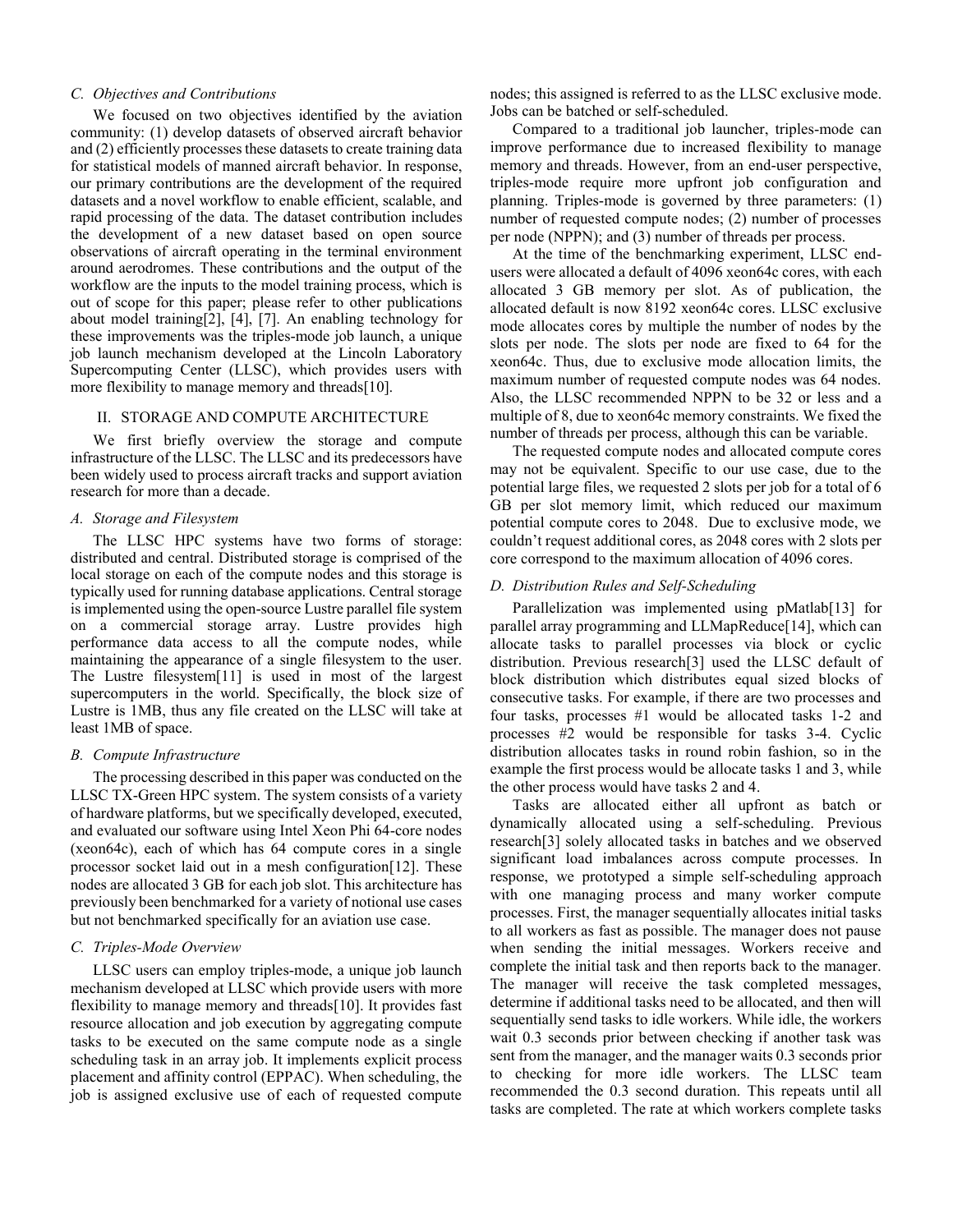and become idle will depend on task organization; if many workers are idle, workers may wait minutes prior to receiving their next task. For example, tasks can be randomly organized or by expected size of the task. Task organization specific to our use case is elaborated upon in Sections IV and V.

# III. WORKFLOW AND DATASETS

This section overviews the HPC workflow, datasets used, and illustrates some example processed data.

# *A. Processing Workflow*

The high level processing workflow has remained largely unchanged since our previous publication [3]. For the various improvements, please refer to the Git commit messages of the open source repository, Airspace-Encounter-Models/emprocessing-opensky, on GitHub.com. Processing steps consisted of (1) parsing and organizing the raw data; (2) archiving organized data; (3) processing and interpolating into track segments.

We first identified unique aircraft by parsing and aggregating various national aircraft registries. All registries specified the registered aircraft's type (e.g. rotorcraft, fixed wing single-engine, etc.); the registration expiration date; and an aircraft's ICAO 24-bit addresses, global unique hex identifier of the transponder equipped on the aircraft. Using the registries, we created a four-tier hierarchical directory structure to organize the data. The top-level directory corresponds to the year, followed by aircraft type, then the number of seats; and the lowest level directory was based on the sorted ICAO 24-bit addresses. This hierarchy ensures that there are no more than 1000 directories per level, as recommended by the LLSC, while organizing the data to easily enable comparative analysis between years or different types of aircraft. The hierarchy was also sufficiently deep and wide to support efficient parallel process I/O operations across the entire structure.

This organization step can create many small files, which can lead to significantly large random I/O patterns for file access when hundreds or thousands of concurrent, parallel processes try to access the small files. This generates massive amounts of networks traffic and is undesirable in a cluster environment. To mitigate this, we create zip archives for each of the bottom directories. In a new parent directory, we replicated the first three tiers of the directory hierarchy from the previous step. Then instead of creating directories based on the ICAO 24-bit addresses, we archive each directory from the previous organization step.

Once archived, the data is processed and interpolated into track segments. Processing includes removing track segments with less than ten observations; calculating the above ground level altitude; identifying airspace class; and estimating dynamic rates (e.g. vertical rate) were calculated. Once processed, track segments are ready to be used to train the statistical encounter models.

#### *B. Overview of Datasets Curated from the OpenSky Network*

We processed two datasets curated from the OpenSky Network using the described workflow. The first dataset is an extension of the dataset previously used[3] and a new dataset was developed based on location of aerodromes (i.e., airports). We will refer to the first as the Monday dataset and the second as the aerodrome dataset. The datasets differ in temporal and spatial scope, along with the frequency of observations.

The OpenSky Network usually makes easily accessible the global, abstracted, raw state data from the most recent 10-15 Mondays. Each day is organized into 24 files, each corresponding to one UTC hour. Observations are at least ten seconds apart and there is no guarantee on data availability. MIT LL has aggregated most of this data on the LLSC since 2018. A shell script is used to download the data from a public OpenSky Network server. The first dataset consists of 104 Mondays spanning from 2018-02-05 to 2020-11-16. Not all Mondays in this span were included. A previous Monday-based dataset consisted of 85 Mondays across 2018-2019[3]. The Monday-based dataset was originally developed to train models of aircraft not receiving air traffic control services[7].

The second dataset was developed to solely support RTCA SC-228 and to train a model of aircraft operating in the terminal environment of aerodromes. RTCA SC-228 is developing performance requirements for DAA systems to enable UAS to operate in and out of aerodromes[15]. RTCA SC-228 defined the terminal environment as a cylinder with a radius of eight nautical miles (14,816 meters), a height of 3000 feet AGL (914 meters), and centered over an aerodrome. Thus, unlike the first dataset, this aerodrome dataset had specific spatial requirements. To develop this dataset, specific queries to the OpenSky Network Cloudera Impala database were required.

The OpenSky Network offers a historical database using Cloudera Impala and requiring terabytes of storage. Impala is a distributed query engine and does not index structures for query optimization. To improve query efficiency, the data is partitioned in hour-batches by the hour-field of the aircraft observations. Queries can be formulated based on mean sea level (MSL) altitude, time, latitude, longitude, and the ICAO 24-bit address. The raw observations are only in MSL altitude and the OpenSky Network does not estimate the AGL altitude for any observations. However, unlike the Monday state data, observations can be one second, instead of ten seconds, apart. In response, we developed and publicly released software[16] to generate queries based on AGL altitude, location of aerodromes, airspace class, and time zones.

The software[16] generates and organizes queries into three-dimensional bounding boxes. This was the most efficient approach because the OpenSky Network Impala Shell did not support geometric types or functions, such as implemented in PostgreSQL. We could not create queries based on the intersection of polygons and points.

Accordingly, to generate the bounding boxes, the software first identifies all relevant aerodromes and generates a circle with a fixed radius around all aerodromes. Given the RTCA SC-228 scope, we set the radius to eight nautical miles. Next, the circles are combined to create a set of polygons; polygons may overlap and may not be convex. Then bounding boxes are created for each polygon and these boxes are union to create a set of discrete, nonoverlapping, rectilinear polygons, as illustrated by Fig 1.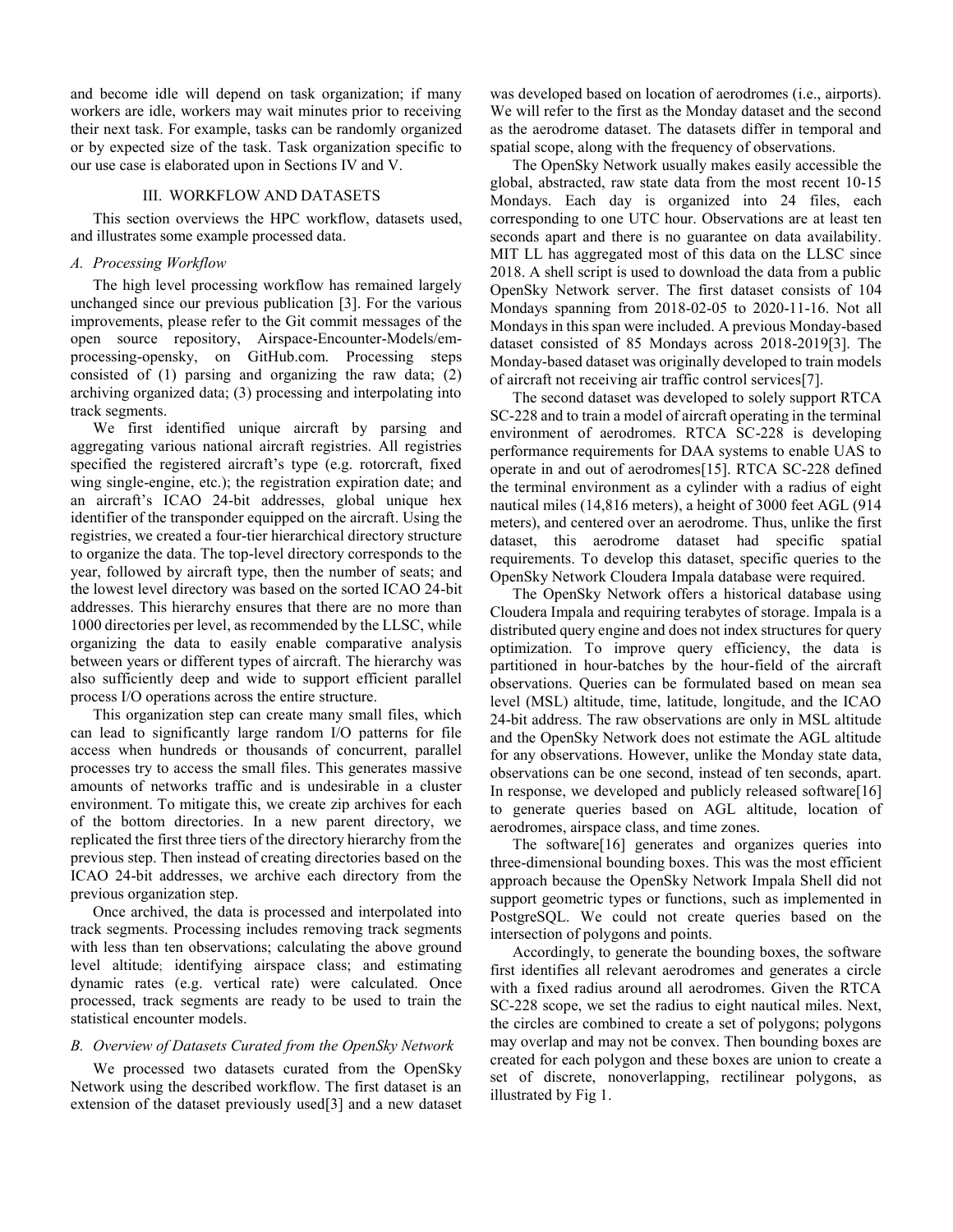

Fig. 2 Example bounding boxes of queries. Fig. 2 Example bounding boxes of queries.

Next, these rectilinear polygons are iteratively joined to create simple, nonoverlapping rectangular bounding boxes. For large rectangles, they are iteratively divided into smaller boxes. Each smaller discrete bounding box is then assessed if it is within a desired airspace or distance from aerodrome; bounding boxes that fail these conditions are removed. With bounding boxes established, the NOAA GLOBE[17] digital elevation model is used to estimate the minimum and maximum elevation for each bounding box. The elevation data is used to calculate the MSL range of a query, given a desired AGL altitude range. By default, the desired AGL range is 5,100 feet AGL with a hard ceiling of 12,500 feet AGL. Lastly, the meridian-based time zone is identified for each bounding box and a set of queries are generated based on the bounding box, MSL altitude, and local time. Each query is assigned a group to facilitate load balancing and storage optimization. Fig 2 illustrates the final bounding boxes for the northeastern United States.

Using this software, we generated 136,884 queries for 196 days across 695 bounding boxes across Class B, C, and D airspace across the United States. Temporally, we queried for the first 14 days of each month from January 2019 through February 2020. This time window was largely unaffected by the COVID-19 pandemic, as the Schengen Area travel ban didn't take effect until March 2020[18]. These queries were then executed using a shell script on the MIT Supercloud[10]. Queries were executed in serial across 3-5 CPUs, with a file created for each query. They were recorded in a .txt format and then formatted into .csv. The .csv files were then transferred from MIT SuperCloud to LLSC TX-Green using rsync via a special high bandwidth link. The data was not compressed or archived prior to transferring, with transferring requiring about 5-6 hours. We notionally saw speeds of at least 33 MB/S based on rsync -p output. Benchmarking rsync was out of scope.

# *C. Comparson of Datasets*

The datasets differed in spatial and temporal scope, frequency of updates, and storage. Dataset #1, "Mondays," had



a global scope with at least 10 seconds between observations, no altitude filtering, and stored across 2425 files organized by day and hour, requiring 714 Gigabytes of storage. Dataset #2, "Aerodromes," was limited to specific regions near USA aerodromes, with observations at least 1 second apart; the altitude observations were filtered on observed MSL and estimated AGL altitudes, and stored across 136,884 files, organized by day and bounding box, requiring 847 Gigabytes of storage. Fig 3. illustrates that the distribution of file sizes also differed between the datasets. Dataset #1 had fewer but larger files; the Gaussian shape was indicative of diurnal pattern due to data organized by hour. Conversely, the sloping distribution of Dataset #2 was indicative that aircraft activity or surveillance coverage is not uniformly distributed across locations; while also introducing load balancing challenges of many small files.



Fig. 3 Distribution of file sizes for each dataset. The bin width is 10 MB.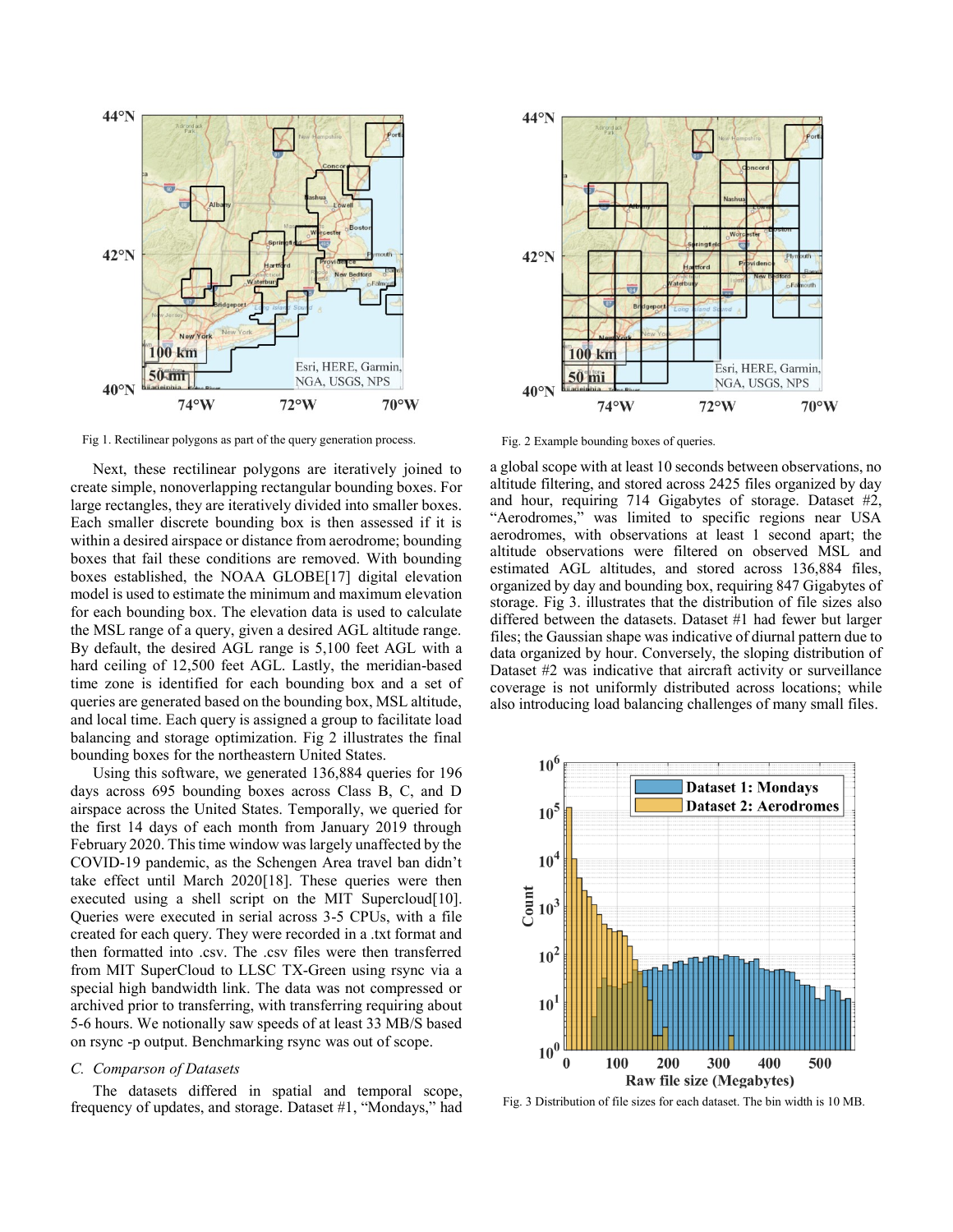#### IV. PARALLELIZATION AND BENCHMARK RESULTS

Given the established workflow and datasets, this section discusses parallel job optimization, and benchmark results.

#### *A. Dataset Organization*

The first benchmarking experiment was parsing and organizing dataset #1. Job tasks were created for each of the 2425 files. Tasks were allocated via self-scheduling, with one task allocated at a time to workers, and tasks were organized either chronologically or be size. Chronological organization had the earliest date as the first task and the most recent date as the last task. Size organization had the largest file first and the smallest file last. In addition to varying task organization, we also varied the number of requested compute nodes and NPPN. Discussion focuses on dataset #1 but we observed similar benchmarking trends with dataset #2.

TABLES 1 and 2 report the total job time to complete all tasks, as measured by the manager. Foremost, organizing tasks by size always outperformed chronological task organization. When holding the requested compute nodes constant, minimizing NPPN also improved performance. However due to constraints imposed by LLSC exclusive mode, we were only able to request  $512$  compute nodes when NPPN = 8.

TABLE I. JOB TIME (SECONDS) TO ORGANIZE DATASET #1 WITH CHRONOLOGICAL ORGANIZATION AND SELF-SCHEDULING

|      | <b>Allocated Compute Cores</b> |      |      |       |  |
|------|--------------------------------|------|------|-------|--|
| NPPN | 2048                           | 1024 | 512  | 256   |  |
| 32   | 5640                           | 5944 | 7493 | 11944 |  |
| 16   |                                | 5963 | 7157 | 11860 |  |
| 8    |                                |      | 6989 | 11860 |  |

TABLE II. JOB TIME (SECONDS) TO ORGANIZE DATASET #1 WITH LARGEST FIRST ORGANIZATION AND SELF-SCHEDULING

|             | <b>Allocated Compute Cores</b> |      |      |       |  |
|-------------|--------------------------------|------|------|-------|--|
| <b>NPPN</b> | 2048                           | 1024 | 512  | 256   |  |
| 32          | 5456                           | 5704 | 6608 | 11015 |  |
| 16          |                                | 5568 | 6330 | 10428 |  |
|             |                                |      | 6171 | 10428 |  |

Fig 4. illustrates that requesting more compute cores does not necessarily improve performance and that optimizing NPPN and task organization are important. Notably, 1024 compute nodes with file size organization and NPPN=16 outperformed 2048 compute nodes with chronological organization and NPPN=32. Optimizing NPPN and task organization enabled a 50% reduction in compute nodes while maintaining the same level of performance. These results also illustrate that performance gains due to job optimization are more pronounced when requesting less compute nodes.

Fig. 5-6 report the execution time for each worker, rather than the total job time and when self-scheduling with one manager and 255 workers. They also illustrate that reducing NPPN shifts the distribution to faster times, rather than changing the distribution's shape. Comparing the two figures,



Fig 4. Job time for parsing and organizing dataset #1.



Fig. 5 Distribution of time spent by workers organizing dataset #1 with chronological organization and self-scheduling.



Fig. 6 Distribution of time spent by workers organizing dataset #1 with largest first organization and self-scheduling.

organizing tasks by size reduced the variance of the worker time distribution and minimized the time span between the slowest and fastest workers. In comparisons to the batch task allocation with block distributions of the previous research<sup>[3]</sup>, selfscheduling and triples-mode led to better load balancing and the median worker time decreasing by 14%. The same conclusions are applicable for other triple-modes configurations.

Furthermore, the manager can send multiple tasks per message to workers. We briefly investigated if increasing the tasks per message improved performance. We experimented with organizing dataset #1 using one triples-mode configuration (Nodes =  $64$ , NPPN = 8. Threads = 1) and a cyclic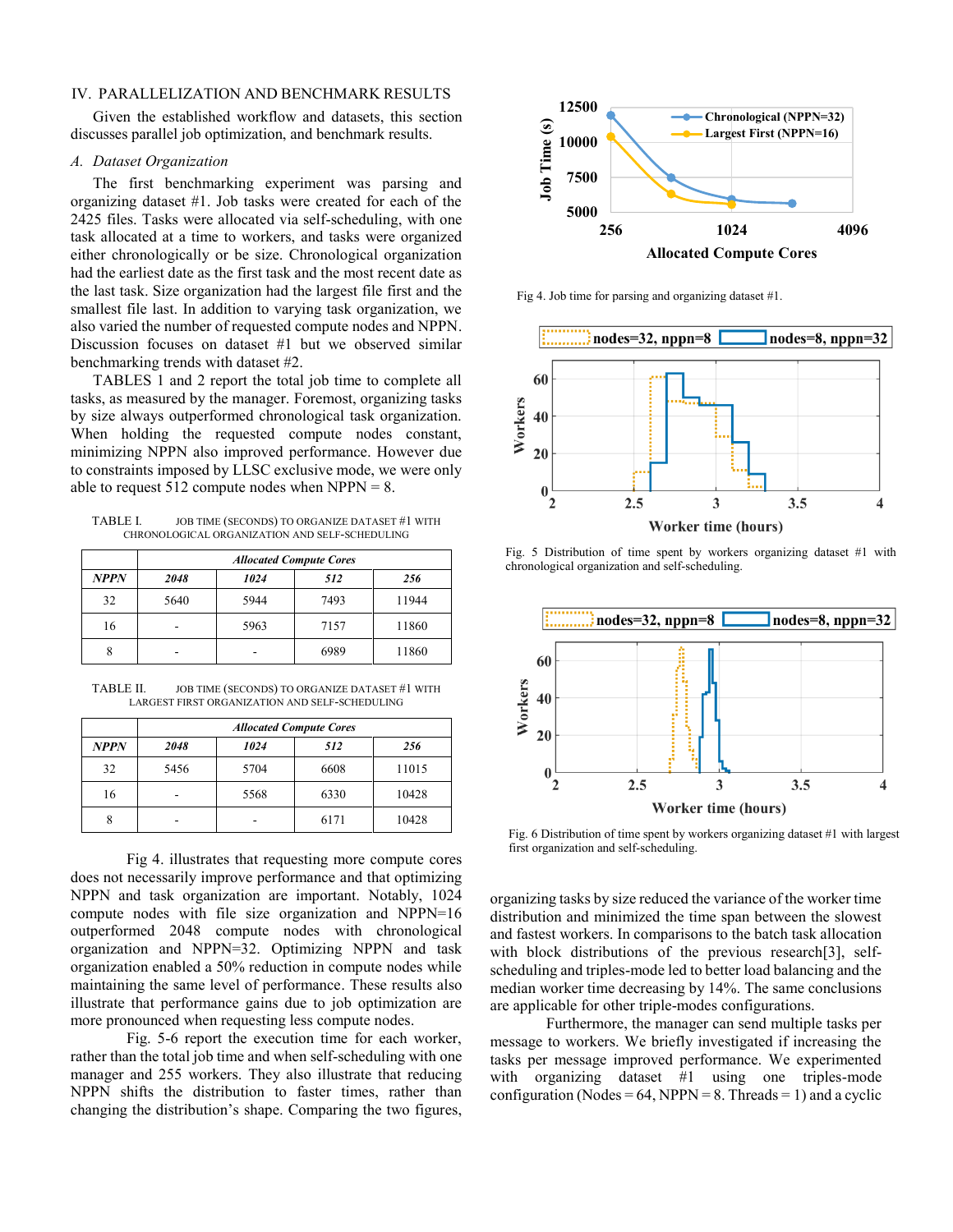task distribution. The following figure illustrates the results of a performance decrease as tasks per message increase. Since performance degraded, we did not investigate further in this study and identify this as potential future work.



Fig 7. Job time for parsing and organizing dataset #1.

#### *B. Archiving Organized Data*

After the datasets are parsed and organized, they are archived for efficient HPC storage. We previously parallelized this process using a block distribution that resulted in poor load balancing[3]. For the predecessor to dataset #1, 2% of parallel processed account for more than 95% of the total job time, with archiving requiring days to complete. For this effort, we switched to a cyclic distribution which reduced the total job time by more than 90%, enabling archiving to be completed in hours. Since LLMapReduce sorts tasks based on filename, our hierarchical directory structure resulted in tasks effectively sorted by specific aircraft. Tasks associated with aircraft with many observations were sequentially ordered. With block distribution, a worker could be allocated many large tasks for a well observed aircraft while another worker could be allocated all small tasks for aircraft with limited data. By switching to cyclic distribution, this significantly improved load balancing and performance. We observed a similar speed for both datasets, with no notable differences between them.

# *C. Processing and Interpolating into Track Segments*

Benchmarking the organization and archiving steps consistently indicated that using triples-mode, reducing NPPN and self-scheduling distribution produced better performance. Based on this, we did not iterate over triples-mode parameters. Instead, we benchmarked performance using only 64 requested nodes, NPPN of 16, and a single thread. For selfscheduling, we experiment with randomly organizing tasks instead of by size. Chronological organization wasn't an option because tasks represented specific aircraft rather than spatial or temporal information.

For dataset #2, the median worker time was 13.1 hours, 99.1% of workers finished within 18 hours, 99.7% of workers finished in 24 hours, and all workers completed in 29.6 hours. There was a 17.3 hours difference between the fastest and slowest workers and 16.5 hours between the slowest worker and median. A similar trend was observed for processing dataset #1. However, batch job distribution without selfscheduling or triples-mode required more than 7 days to



Fig. 8 Distribution of time spent by workers processing the archived datasets with random organization and self-scheduling.

complete. While load balancing with self-scheduling can be improved, the change to self-scheduling and triples-mode fundamentally improved performance to enable more rapid analyses and exploiting of the data.

# V. FOLLOW-UP BENCHMARK RESULTS

Based on the benchmarked performance for processing the OpenSky Network-based datasets, a different dataset of aircraft observations was processed to evaluate if lessons learned can be applied across different sources of aviation data. This later benchmarking also benefited from an upgrade to the LLSC that allocated 8192 xeon64c cores to each enduser. Triples mode was configured for  $128$  nodes, NPPN = 8, two threads, a single 3 GB memory slot for each worker. This configuration was based on the lesson learned of minimizing NPPN but an additional thread was employed based on feedback from the LLSC team.

Observations of manned aircraft were sourced from raw secondary radar reports from terminal radars (ASR-9) that are part of the TCAS RA Monitoring System (TRAMS) over the period January through September 2015. Unlike the OpenSky Network data, these terminal area radar observations are not freely or easily accessible. Specifically, this included the radar located at MIT LL and radars associated with the following airports: KATL, KDEN, KDFW, KFLL, KHPN, KJFK, KLAS, KLAX, KOAK, KORD, KPDX, KPHL, KSDF, KSEA, KSTL. The specific radar identifiers were ATL, DEN, DFW, FLL, HPN, JFK, LAS, LAX, LAXN, MOD, OAK, ORDA, PDX, PHL, PHX, SDF, SEA, STL. The quantity and temporal scope varied across radars. For example, KDFW had data from January through August while KOAK only from June through August. These radar reports provide latitude, longitude and barometric altitude for transponder-equipped aircraft within the radar's surveillance volume. However, this dataset does not include an aircraft's ICAO 24-bit address;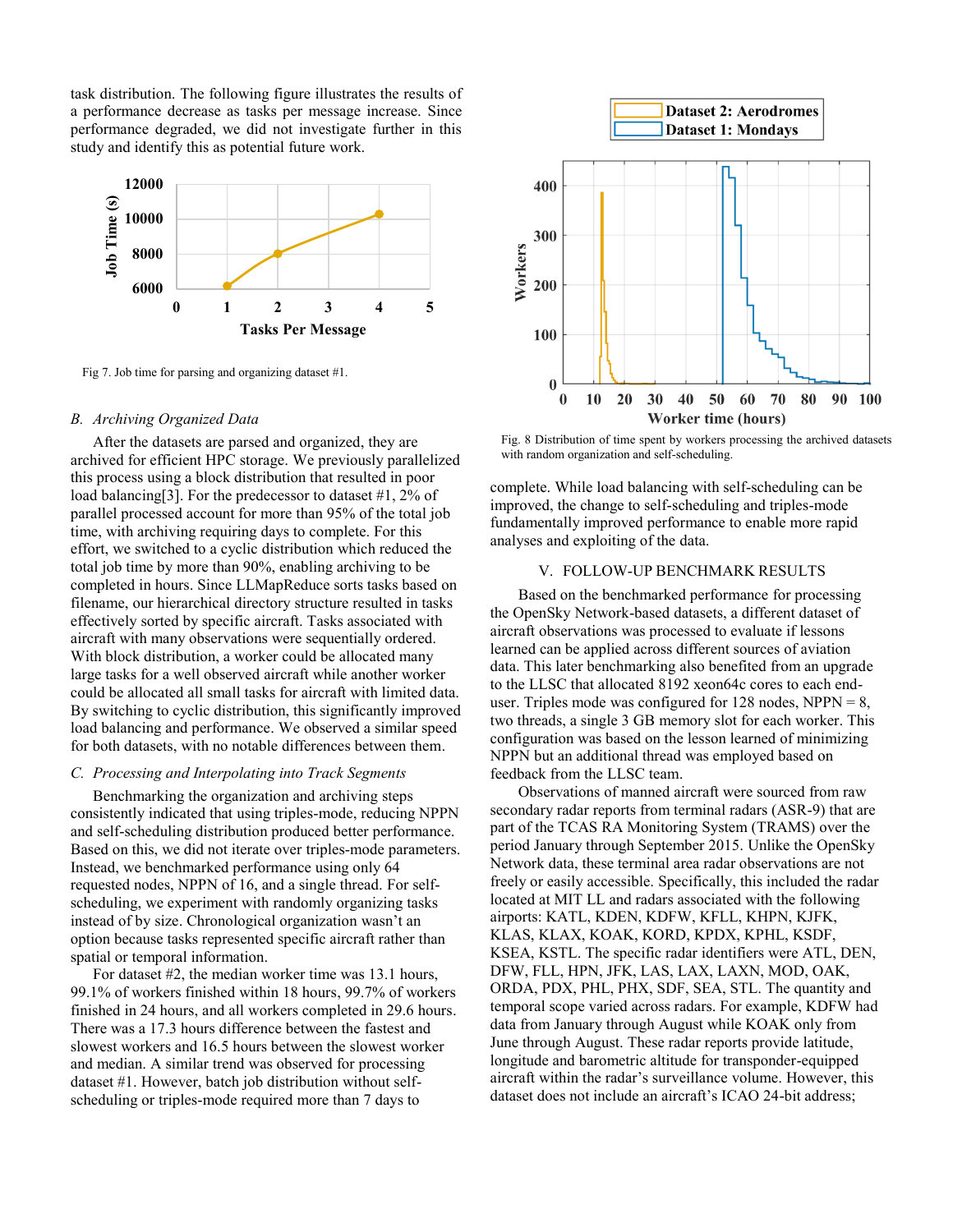rather the specific ICAO 24-bit address was deidentified and replaced with 13,190,700 generic identifiers. The directory hierarchy remained four tiered but structured based on year, radar location (instead of aircraft type), month range (instead of number of seats), and unique id (instead of ICAO 24-bit address). Additionally, given the scope, an altitude ceiling of 10,000 feet MSL was enforced during data organization.

The lack of ICAO 24-bit address information resulted in significantly more tasks due to organization based on unique id. Suppose a fixed-wing multi-engine flew a round trip (2 flights) between KATL to KDFW. In the OpenSky Networkbased dataset, all observations of the 2 flights would be organized in a single task associated with that specific aircraft. However, in this terminal radar-based dataset, the arrival and departure from each airport would be assigned different ids resulting in four tasks. Tasks were randomly ordered and allocated to workers via self-scheduling. Due to the increased quantity of tasks and based on heuristic testing, workers were allocated 300 tasks per self-scheduling message. Thus, there was 43,969 total messages allocated to workers.

Each task consisted of querying a SQL database to organize the data and then processing and interpolating the data into track segments. This was analogous to steps 1 and 3 from the described workflow (Section III.A). New software was developed for the database queries but the same software from em-processing-opensky was used to generate track segments.

This HPC configuration did not have any significant load balancing issues, unlike when previously processing the OpenSky Network-based datasets. The median worker time was 24.34 hours (87,633 seconds) and the span was only 1.12 hours (4057 seconds). The empirical CDF distribution of worker time is provided as Fig. 9. Neither the performance degradation with multiple tasks per self-scheduling message or a significant time span between workers.



Fig 9. Worker time for organizing and processing radar observations.

This relative performance improvement was primarily attributed to the spatial and temporal scope for each task. Since each task was limited to continuous observations of a given aircraft surveilled by one sensor, the computational overhead for each task was relatively smaller than the OpenSky Network-based dataset. Specifically, when calculating the AGL altitude, the amount of DEM data required was constrained by the surveillance range of the

radar. Compared to the OpenSky-based tracks that could span hundreds of nautical miles and multiple USA states, potentially requiring significantly more DEM data to be loaded into memory and manipulated. Also, since there are no temporal constraints, the span of observations for each unique id is also more constraint. The frequency in which a specific aircraft operates in a region is less impactful.

More importantly, this benchmark indicates that processing observations of aircraft using a triples-mode configuration with self-scheduling task allocation can be achieved in reasonable timeframe with good load balancing. These results also indicate that the described workflow is appropriate for different sources of aircraft data. Future work for the OpenSky Network-based datasets should focus on improving task generation by leveraging spatial and temporal information.

### VI. CONCLUSION

We substantially improved the performance of a novel workflow to organize, archive, and process observed aircraft tracks. Parallelization optimizations of self-scheduling and triples-mode operation has drastically reduced the execution time from weeks to days. The performance improvements enabled more resources to be focused on downstream efforts. Additional benchmarking is possible future work, as we did not vary the number of threads for the presented research.

While triples-mode is a unique LLSC capability, the lessons learned about organizing and distribution parallel tasks for aircraft track processing are generally applicable. Additionally the time required to fully process the various datasets is also generally applicable. The paper demonstrates that without HPC resources, exeucting the end-to-end workflow on a few cores would require potential thousands of days and would be impracticable. Lastly, many of the capabilities described in this paper have been, or are in the process of being, transitioned as open source software under permissive open source licenses. On GitHub.com, please refer to the MIT Lincoln Laboratory (@mit-ll) and Airspace Encounter Models (@Airspace-Encounter-Models) organizations.

#### ACKNOWLEDGMENT

This research supported the FAA UAS research task: A11L.UAS.2. We greatly appreciate the support and assistance provided by Sabrina Saunders-Hodge, Deepak Chauhan, and Alex Fu from the Federal Aviation Administration. We also would like to thank fellow colleagues Dr. Rodney Cole and Wes Olson. The authors acknowledge the MIT SuperCloud and Lincoln Laboratory Supercomputing Center for providing HPC and consultation resources that have contributed to the research results reported within this paper.

#### REFERENCES

[1] A. Zeitlin, A. Lacher, J. Kuchar, and A. Drumm, "Collision Avoidance for Unmanned Aircraft: Proving the Safety Case," The MITRE Corporation and Massachusetts Institute of Technology, Lincoln Laboratory, MP-060219, Oct. 2006. Accessed: Jan. 16,